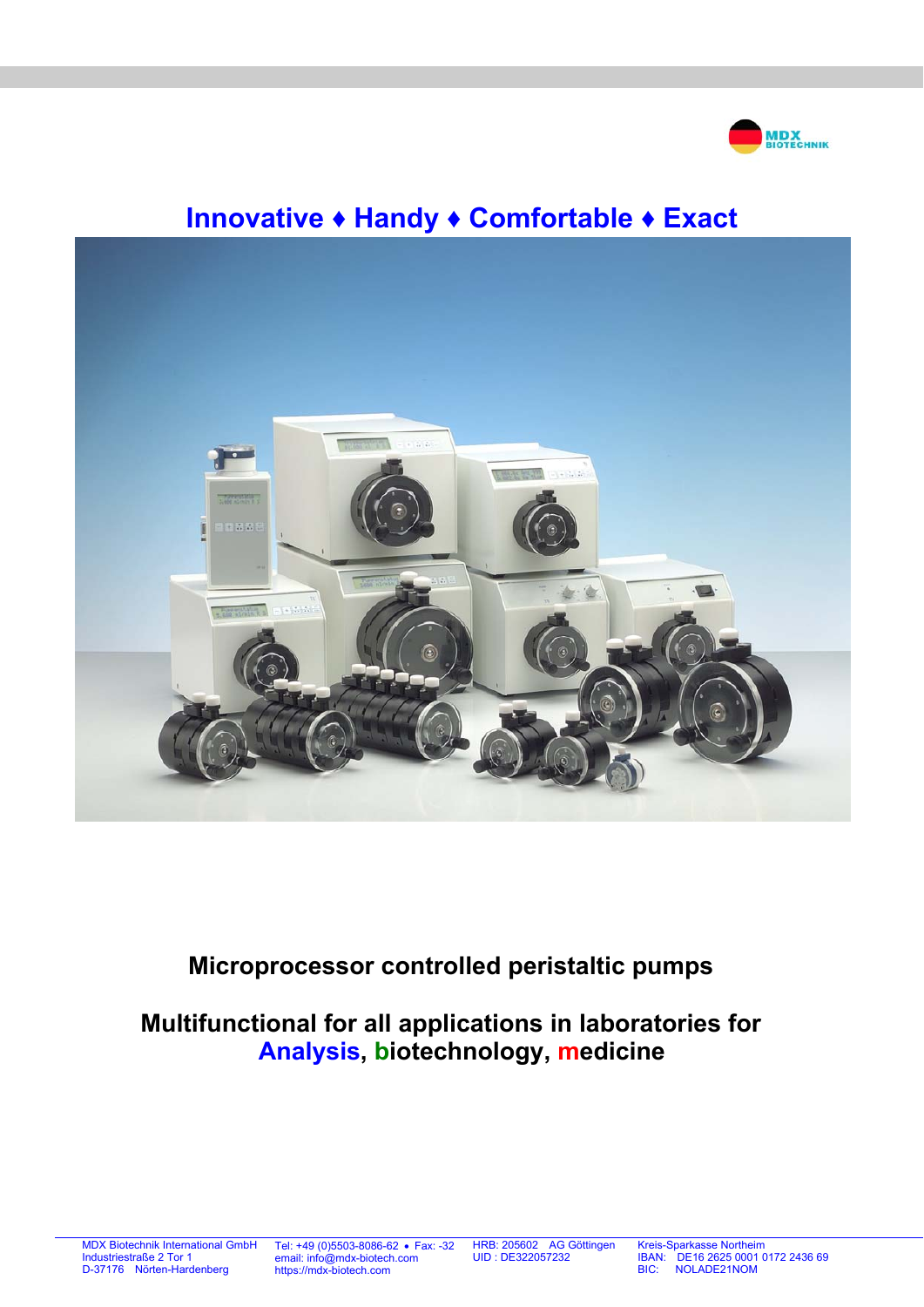

# **Peristaltic Pumps TC / TU / TL / TB / TI / TV / HP**

A perfect pump can transport the fluid based on the peristaltic principle in sterile manner. A tube pump should be able to pump even viscous media without problems. MDX tube pumps master both functions. MDX peristaltic pumps can be used in the laboratories for medicine, biotechnology, environmental analysis, chemistry and food industry. They differ by the following exclusive properties from pumps of other companies:

- Simple operation using 5 function keys
- Easy change of tubes
- Graphical LCD-display with two lines
- Display of pump capacity in ml/min
- Clockwise/anticlockwise rotation
- Variable driving speed 1:100 controlled by microprocessor
- Calibration, timer operation, cyclic operation. start and stop
- High precision. linearity and reproducibility > 0.3%
- optional external triggering
- Temperature and current limitation for max. reliability even in continuous operation
- High quality motors with almost noiseless transmission
- 6 and 8 roller heads with low pulsation
- Depending on pump type usable as dosing pump
- Pump heads can be disassembled easily and turned by 90°
- Duplication of flow rate by parallel operation of two channels
- Stackable case

#### **Operation:**

A touch pad with 5 function keys and a display with 2 lines ensure a very simple and comfortable operation of all MDX peristaltic-pumps. The display takes over the operation and shows all relevant data during the operation of the pumps. The flow rates can be adjusted very exactly by the calibrating function both by proportional choice of the speed and directly by predefined flow of liquid. With multiple channel pumps it is advisable to use the same sizes of tube cassettes, tubes and all channels for the calibration of the capacity indication because the calibration of only one channel is enough. However the flow rates remain unchanged because they are dependent on tube diameter and outer influences like pressure, viscosity and temperature of the liquids. In the timer function the break time and the number of cycles are predefined. In the tact operation the flow rates are predefined and triggered by hand. The start of both functions can be triggered by a foot switch also. All data are saved until further changes.

#### **Pump capacities:**

The pump powers which are shown in the tables are for single pump heads with 3 rolls. The flow rates of the pumps are decreased with increasing number of roles. 6 rolls pump head reduce the flow rates up to 30%, but reduce also the pulsation. 8 rolls heads reduce the flow rates up to 40% and the pulsation to the minimum.

#### **Options:**

- Timer and trigger function depending on the type
- External control, analogue 0 10 V
- External control, analogue (0) 4 20 mA
- External control, digital RS 232
- 6-rollers heads
- 8-rollers heads
- 2-channel models
- 3-channel models
- 4-channel models depending on the type
- Stainless steel case
- Foot switch

Tel: +49 (0)5503-8086-62 • Fax: -32 email: info@mdx-biotech.com https://mdx-biotech.com

HRB: 205602 AG Göttingen UID : DE322057232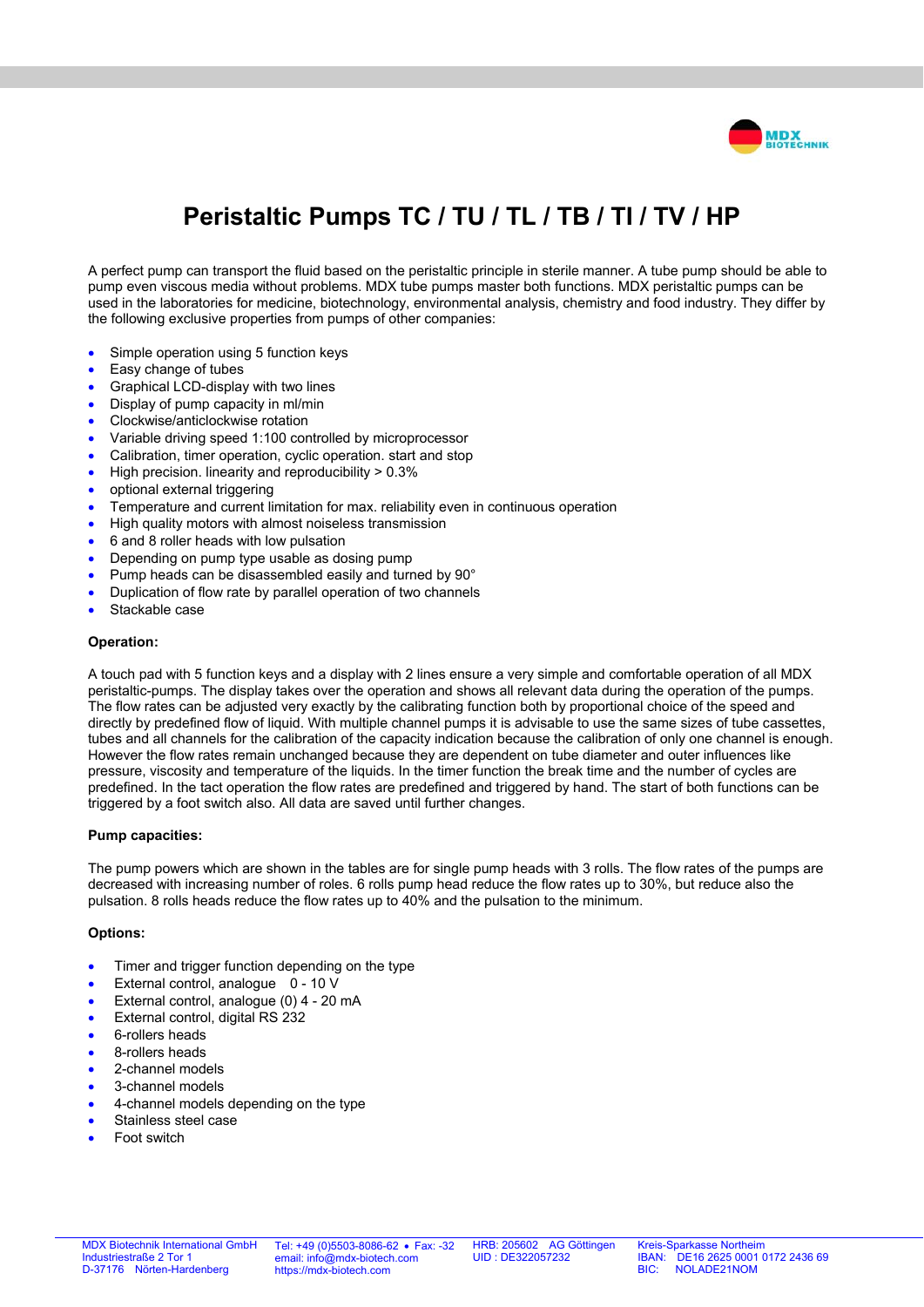



#### **Flow rates per channel 6 - 2000 ml/min**

Calibrate able, flow rate display LCD, for flow of larger liquid quantities

#### **Pump head:**

| Diameter           | $106 \text{ mm}$ |
|--------------------|------------------|
| Number of rollers  | 3.6 or 8         |
| Number of channels | 1 or 2           |

#### **Technical data:**

Dimensions (W x H x D)  $156 \times 146 \times 245$  mm<br>Weight with head 5800 g Weight with head Voltage 230 VAC Fuse T 1.25 A / 250 V Drive DC motor with gearbox Output 95 W

#### **Flow rate per channel:**

| No. of<br>rollers | Tube              | <b>Head Ø 106</b> |
|-------------------|-------------------|-------------------|
|                   | ID x W            | ml/min            |
| 3                 | $4.8 \times 2.4$  | $6 - 580$         |
| 3                 | $6.4 \times 2.4$  | $10 - 1020$       |
| 3                 | $8 \times 2.4$    | $15 - 1450$       |
| 3                 | $9.5 \times 2.4$  | $20 - 2000$       |
| 6                 | Flow rates -30%   |                   |
|                   | <b>Flow rates</b> | $-40%$            |

#### **Ordering requisitions:**

| /be | No. of rollers | <b>Options</b>                                                                                                                                                                                                          |
|-----|----------------|-------------------------------------------------------------------------------------------------------------------------------------------------------------------------------------------------------------------------|
| TC. | 3/6/8          | External triggering analogue 0 -<br>10 V, external triggering analogue<br>$(0)$ 4 - 20 mA, external triggering<br>digital RS 232, 6- and 8-rollers<br>head, 2 channel model, housing<br>of stainless steel, foot switch |





#### **Flow rates per channel 0.4 - 980 ml/min**  Calibrate able, flow rate display LCD, for the flow of all fluids also of shear-sensitive and viscous liquids

**Pump head:**  Number of rollers  $3, 6$ <br>Number of channels  $1-4$ Number of channels

### **Technical data:**

Dimensions (W x H x D)  $156 \times 146 \times 245$  mm<br>Weight with head  $4700 \text{ g}$ Weight with head Voltage 90 - 230 VAC Fuse T 1.0 A / 250 V Drive DC motor with gearbox<br>Output 48 W Output

84 or 62 mm<br>3, 6 or 8

## **Flow rate per channel:**

| No. of<br><b>rollers</b> | <b>Tube</b>                 | Head $Ø$ 62 | Head Ø<br>84 |
|--------------------------|-----------------------------|-------------|--------------|
|                          | ID x W                      | ml/min      | ml/min       |
| 3                        | $1.6 \times 1.6$            | $0.4 - 40$  | $0.6 - 55$   |
| 3                        | $3.2 \times 1.6$            | $1.5 - 150$ | $2 - 210$    |
| 3                        | $4.8 \times 1.6$            | $3.5 - 350$ | $5 - 480$    |
| 3                        | $6.4 \times 1.6$            |             | $8 - 820$    |
| 3                        | $8 \times 1.6$              |             | $10 -$       |
|                          |                             |             | 980          |
| 6                        | <b>Flow rates</b><br>$-30%$ |             |              |
| R                        | $-40%$<br><b>Flow rates</b> |             |              |

#### **Ordering requisitions:**

| <b>VDe</b> | No. of<br><b>rollers</b> | <b>Options</b>                                                                                                                                                                                                        |
|------------|--------------------------|-----------------------------------------------------------------------------------------------------------------------------------------------------------------------------------------------------------------------|
| TU         | 3/6/8                    | External triggering analogue 0 - 10 V.<br>external triggering analogue (0) 4 - 20<br>mA, external triggering digital RS 232,<br>6- and 8-rollers head, 2, 3 or 4<br>channels, housing stainless steel, foot<br>switch |

MDX Biotechnik International GmbH Industriestraße 2 Tor 1 D-37176 Nörten-Hardenberg

Tel: +49 (0)5503-8086-62 Fax: -32 email: info@mdx-biotech.com https://mdx-biotech.com

HRB: 205602 AG Göttingen UID : DE322057232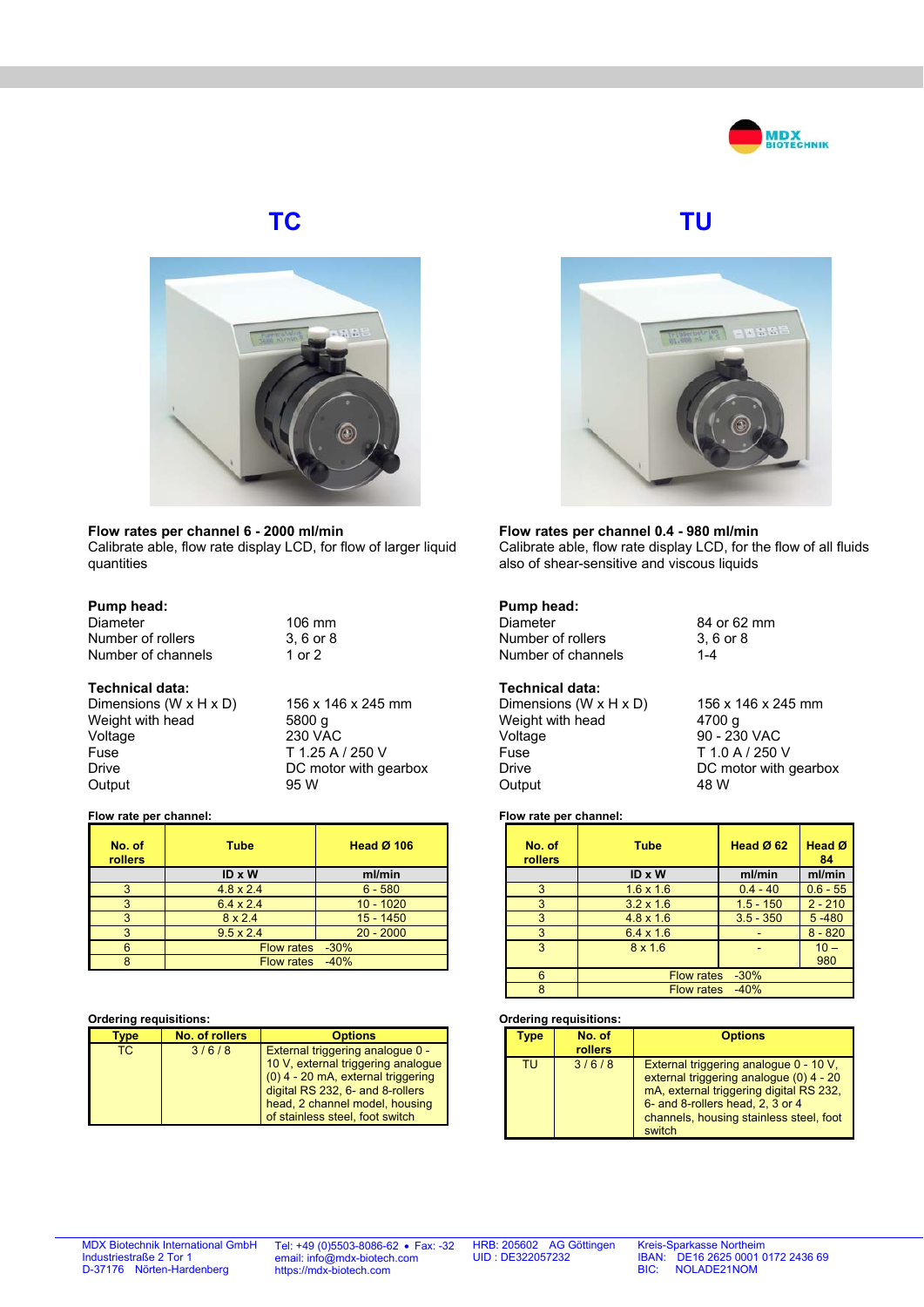



**Flow rate per channel 0.07 – 240 ml/min**  Simple operation via two control, **Variable driving rpm 1:10**

### **Pump head:**

Diameter 62 mm<br>Number of rollers 3, 6 or 8 Number of rollers Number of channels 1 or 2

#### **Technical data:**

Dimensions  $(W \times H \times D)$  134 x 131 x 190 mm<br>Weight with head 1.700 g Weight with head Voltage 90 - 230 VAC<br>
Fuse T 0.63 A / 250 Fuse T 0.63 A / 250V<br>Drive DC motor with a Output 10 W

DC motor with gearbox

#### **Flow rate per channel:**

|                |                      | <b>TB/150</b>  | <b>TB/10</b>  |
|----------------|----------------------|----------------|---------------|
| No. of rollers | <b>Tube</b>          | <b>150 rpm</b> | 10 rpm        |
|                | ID x W               | ml/min         | ml/min        |
| 3              | $x$ 1.0<br>1.0       | $1.0 - 10$     | $0.07 - 0.66$ |
| 3              | 1.6<br>$x$ 1.6       | $3.0 - 30$     | $0.2 - 2$     |
| 3              | $x$ 1.0<br>2.0       | $4.5 - 45$     | $0.3 - 3$     |
| 3              | 3.0<br>$x$ 1.0       | $10 - 100$     | $0.7 - 7$     |
| 3              | 3.2<br>$x$ 1.6       | $12 - 120$     | $0.8 - 8$     |
| 3              | 4.0<br>$x$ 1.0       | $18 - 175$     | $1.2 - 12$    |
| 3              | 4.8<br>$x$ 1.6       | $24 - 240$     | $1.6 - 16$    |
| 6              | Flow rate<br>$-30\%$ |                |               |
| 8              | $-40%$<br>Flow rate  |                |               |

#### **Ordering requisitions:**

| Type | No. of<br><b>rollers</b> | <b>Options</b>                                                                       |
|------|--------------------------|--------------------------------------------------------------------------------------|
| ТR   | ર                        | 6 and 8-rollers head, 2 channel<br>model, housing of stainless steel,<br>foot switch |

**TB TBS** 



#### **Flow rate per channel 1.5 - 900 ml/min**  Simple operation via two control knobs **Variable driving speeds 1:10.**

**Pump head:**  Diameter 62 and 84 mm<br>Number of rollers 3, 6 or 8 Number of rollers Number of channels 1 or 2

#### **Technical data:**

Dimensions  $(W \times H \times D)$  134 x 131 x 190 mm Weight with head 1.800 Voltage 90 - 230 VAC<br>
Fuse T 0.63 A / 250 Fuse T 0.63 A / 250V<br>Drive DC motor with a Output 15 W

DC motor with gearbox

## **Flow rate per channel:**

| No. of<br><b>rollers</b> | <b>Tube</b>      | Head $@62$       | Head Ø 84  |
|--------------------------|------------------|------------------|------------|
|                          | ID x W           | ml/min           | [ml/min]   |
| 3                        | $1 \times 1$     | $1.5 - 15$       | $2 - 20$   |
| 3                        | $1.6 \times 1.6$ | $4 - 40$         | $6 - 55$   |
| 3                        | $2 \times 1$     | $6 - 58$         | $8 - 80$   |
| 3                        | $3 \times 1$     | $13 - 130$       | $18 - 180$ |
| 3                        | $3.2 \times 1.6$ | $14 - 140$       | $20 - 200$ |
| 3                        | $4.8 \times 1.6$ | $24 - 240$       | $45 - 450$ |
| 3                        | $6.4 \times 1.6$ |                  | $76 - 760$ |
| 3                        | $8 \times 1.6$   |                  | $90 - 900$ |
| 6                        |                  | <b>Flow rate</b> | $-30%$     |
| 8                        |                  | Flow rate        | $-40%$     |

#### **Ordering requisitions:**

| Type | No. of<br><b>rollers</b> | <b>Options</b>                                                                       |
|------|--------------------------|--------------------------------------------------------------------------------------|
| TRS  |                          | 6 and 8-rollers head, 2 channel<br>model, housing of stainless steel,<br>foot switch |

Tel: +49 (0)5503-8086-62 • Fax: -32 email: info@mdx-biotech.com https://mdx-biotech.com

HRB: 205602 AG Göttingen UID : DE322057232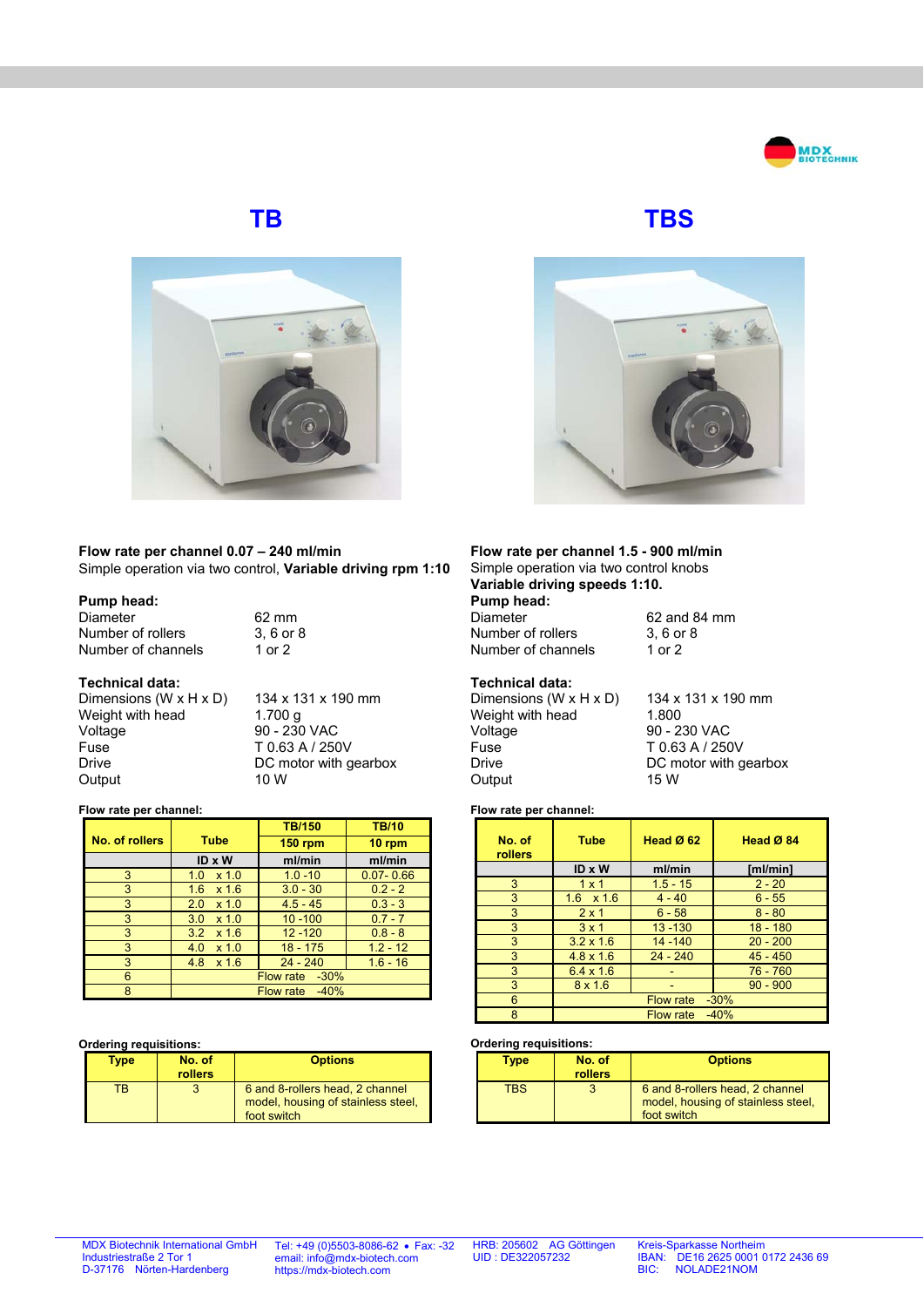

# **TBE TL**



**Flow rates per channel 0.05 – 2000 ml/min** 

Continuous operable brushless motor, variable speed, head Diameter 62, 84 or 106 mm

#### **Pump head:**

Diameter 62, 84 and 106 mm<br>Number of rollers 3, 6 or 8 Number of rollers Number of channels 1-2

**Technical data:**  Dimensions  $(W \times H \times D)$  134 x 131 x 190 mm Weight with head 2300 g Voltage 230 VAC Fuse 0.63 A / 250V<br>Drive FC-motor with Output 35 W

EC-motor with gearbox

#### **Flow rate per channel:**

|         |                            | <b>TBE/10</b> | <b>TBE/200</b> | <b>TBE/200</b> | <b>TBE/200</b>    |
|---------|----------------------------|---------------|----------------|----------------|-------------------|
| No. of  | <b>Tube</b>                | $0.5 - 10$    | $10 - 200$     | $10 - 200$     | $10 - 200$        |
| rollers |                            | rpm           | rpm            | rpm            | rpm               |
|         |                            | Head Ø        | Head Ø 62      | Head Ø 84      | Head <sup>Ø</sup> |
|         |                            | 62            |                |                | 106               |
|         | $ID \times W$              | ml/min        | ml/min         | ml/min         | ml/min            |
| 3       | $1.0 \times 1.0$           | $0.05 - 1$    | $1 - 20$       |                |                   |
| 3       | $2.0 \times 1.0$           | $0.15 - 3$    | $3 - 60$       |                |                   |
| 3       | $3.0 \times 1.0$           | $0.35 - 7$    | $7 - 140$      |                |                   |
| 3       | $4.0 \times 1.0$           | $0.6 - 12$    | $12 - 230$     |                |                   |
| 3       | $1.6 \times 1.6$           | $0.1 - 2$     | $2 - 40$       | $3 - 55$       |                   |
| 3       | $3.2 \times 1.6$           | $0.37 - 7.5$  | $8 - 150$      | $11 - 210$     |                   |
| 3       | $4.8 \times 1.6$           | $0.85 - 18$   | $17 - 340$     | $24 - 480$     | $6 - 580$         |
| 3       | $6.4 \times 1.6$           |               |                | $42 - 840$     | $10 - 1020$       |
| 3       | $8.0 \times 1.8$           |               |                | $50 - 1000$    | 15 - 1450         |
| 3       | $9.5 \times 2.4$           |               |                |                | $20 - 2000$       |
| 6       | $-30%$<br><b>Flow rate</b> |               |                |                |                   |
| 8       | $-40%$<br><b>Flow rate</b> |               |                |                |                   |

#### **Ordering requisitions: Type No. of**

| Type           | No. of<br>rollers | <b>Options</b>                                                                                     |
|----------------|-------------------|----------------------------------------------------------------------------------------------------|
| <b>TBE/10</b>  | 3/6/8             | External triggering 0-10, 3, 6 or 8 rollers head,<br>up to 4 channels, housing of stainless steel, |
| <b>TBE/200</b> | 3/6/8             | foot switch                                                                                        |



# **Flow rates per channel 0.9 µl - 240 ml/min**

A peristaltic pump with easy operation and tube change, suitable for all sensitive tests in medicine, biotechnology, food and chemical industries.

**Pump head:**  Diameter 62 mm<br>Number of rollers 62 mm<br>3, 6 or 8 Number of rollers Number of channels 1-4

### **Technical data:**

Dimensions (W x H x D)  $134 \times 131 \times 190$  mm<br>Weight with head  $1800 \text{ g}$ Weight with head Voltage 230 VAC<br>Fuse T 0.63 A Fuse T 0.63 A / 250 V<br>DC motor with a **Output** 

DC motor with gearbox<br>10 W

### **Flow rate per channel:**

|                   |                   | <b>TL/150</b>   | <b>TL/15</b> |
|-------------------|-------------------|-----------------|--------------|
| No. of<br>rollers | <b>Tube</b>       | <b>150 rpm</b>  | 15 rpm       |
|                   |                   | ml/min          | µl/min       |
| 3                 | $0.13 \times 0.8$ | $0.0009 - 0.09$ | $0.1 - 9$    |
| 3                 | $0.5 \times 0.8$  | $0.014 - 1.35$  | $1.4 - 135$  |
| 3                 | $1 \times 1$      | $0.15 - 15$     | $15 - 1500$  |
| 3                 | $2 \times 1$      | $0.5 - 50$      | $50 - 5000$  |
| 3                 | $3 \times 1$      | $1.2 - 120$     | 120 - 12000  |
| 3                 | $4 \times 1$      | $1.7 - 170$     | 170 - 17000  |
| 3                 | $1.6 \times 1.6$  | $0.3 - 30$      | $30 - 3000$  |
| 3                 | $3.2 \times 1.6$  | $1.2 - 120$     | 120 - 12000  |
| 3                 | $4.8 \times 1.6$  | $2.4 - 240$     | 240 - 24000  |
| 6                 | Flow rate -30%    |                 |              |
| 8                 | Flow rate -40%    |                 |              |

## **Ordering requisitions:**

| 5.8011119104415110113. |                |                                                                                                                               |  |  |
|------------------------|----------------|-------------------------------------------------------------------------------------------------------------------------------|--|--|
| Tvpe                   | No. of rollers | <b>Options</b>                                                                                                                |  |  |
| <b>TL/150</b>          | 3/6/8          | External triggering analogue 0 - 10<br>$V1(0)$ 4 - 20 mA, external                                                            |  |  |
| <b>TL/15</b>           | 3/6/8          | triggering digital RS 232, 3, 6 or 8<br>rollers head, 2, 3 and 4 channel<br>model, housing of stainless steel,<br>foot switch |  |  |

MDX Biotechnik International GmbH Industriestraße 2 Tor 1 D-37176 Nörten-Hardenberg

Tel: +49 (0)5503-8086-62 • Fax: -32 email: info@mdx-biotech.com https://mdx-biotech.com

HRB: 205602 AG Göttingen UID : DE322057232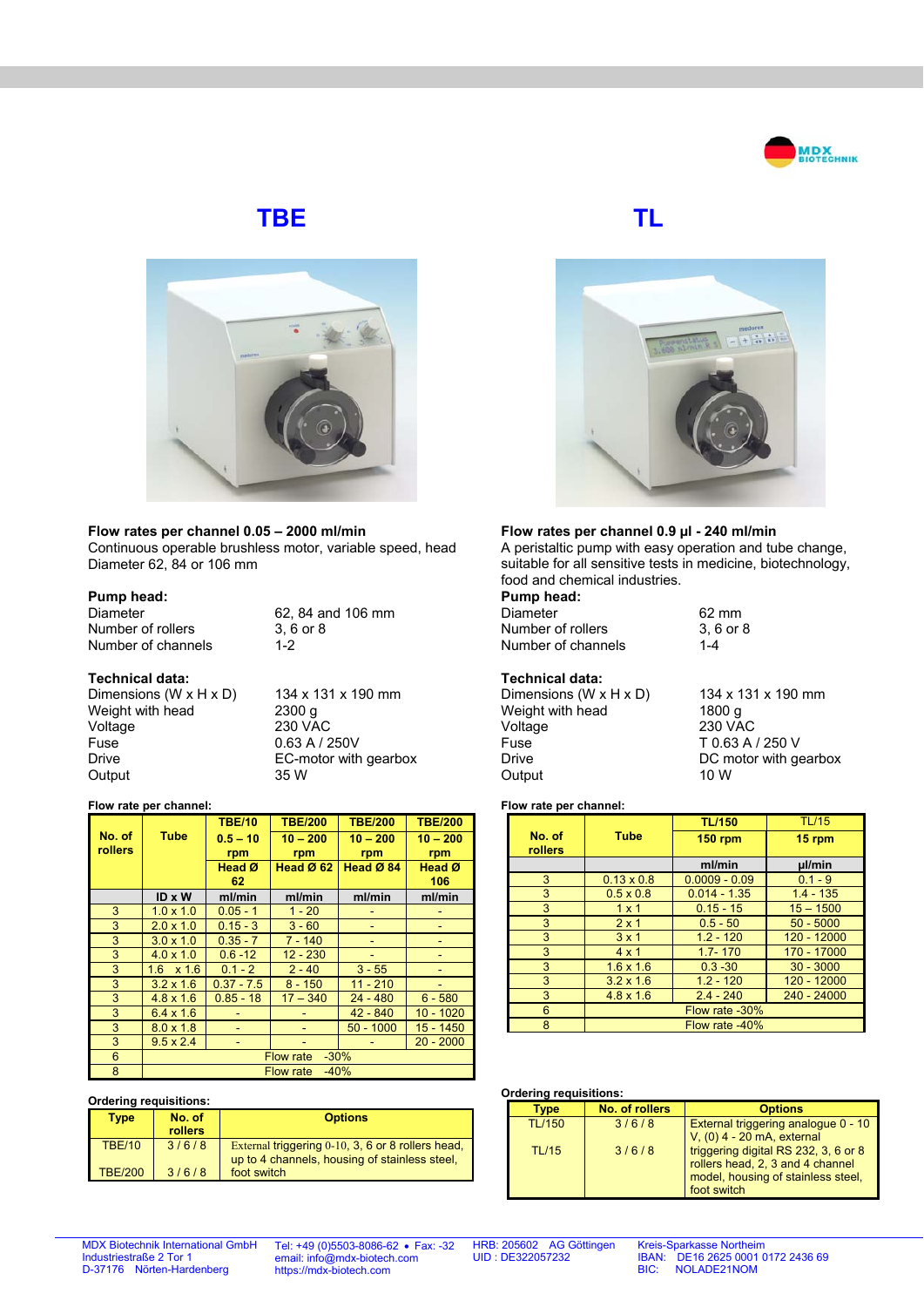



**Flow rates per channel 0.4 – 130 ml/min**  Available with 3 fixed driving speeds, Standard model: 50 rpm

### **Pump head:**

| .                  |              |
|--------------------|--------------|
| Diameter           | 62 mm        |
| Number of rollers  | 3.6 or 8     |
| Number of channels | 1 to 4 $(2)$ |

#### **Technical data:**

Dimensions (W x H x D)  $134 \times 131 \times 190$  mm<br>Weight with head  $1800$  g Weight with head Voltage 230 VAC Fuse T 0.63 A/250 V<br>Drive AC motor with a Output

AC motor with gearbox<br>5 W

#### **Flow rate per channel:**

|                | <b>Type</b>                | <b>TV/20</b>     | <b>TV/50</b> | <b>TV/100</b>  |
|----------------|----------------------------|------------------|--------------|----------------|
|                | <b>Head</b>                | Ø 62             | Ø 62         | Ø 62           |
| No. of         | <b>Speed rpm</b>           | 20               | 50           | 100            |
| <b>rollers</b> | No. of                     | $1 - 4$          | $1 - 2$      | $1 - 2$        |
|                | channels                   |                  |              |                |
|                | Tube ID x W                | ml/min           | ml/min       | ml/min         |
| 3              | $0.5 \times 1$             | 0.4              |              | $\overline{2}$ |
| 3              | $1 \times 1$               | 1.5              | 3.7          | 7.5            |
| 3              | $2 \times 1$               | 6                | 15           | 30             |
| 3              | $3 \times 1$               | 13               | 33           | 65             |
| 3              | $4 \times 1$               | 20               | 50           | 100            |
| 3              | $1.6 \times 1.6$           | $\overline{4}$   | 10           | 20             |
| 3              | $3.2 \times 1.6$           | 16               | 40           | 80             |
| 3              | $4.8 \times 1.6$           | 26               | 65           | 130            |
| 6              | <b>Flow rate</b><br>$-30%$ |                  |              |                |
| 8              |                            | <b>Flow rate</b> | $-40%$       |                |

#### **Ordering requisitions**

| vpe           | No. of rollers | <b>Options</b>                        |
|---------------|----------------|---------------------------------------|
| <b>TV/20</b>  |                | 3, 6 and 8 rollers head, 2, 3 and 4   |
|               |                | channels, housing of stainless steel, |
| <b>TV/50</b>  |                | foot switch                           |
| <b>TV/100</b> |                | 2 channels, 3, 6 and 8 rollers,       |
|               |                | housing of stainless steel, foot      |
|               |                | switch                                |

**TV TVS**



**Flow rate per channel 55 - 950 ml/min**  Available 3 fixed driving speeds Standard model: 200 rpm

#### **Pump head:**  Diameter TVS 84 mm Number of rollers 3, 6 or 8 Number of channels 1

# **Technical data:**

Dimensions (W x H x D) 134 x 131 x 190 mm<br>Weight with head 1800 g Weight with head Voltage 110 - 230 VAC<br>Fuse 110 - 10.63 A/250 V Fuse T 0.63 A/250 V<br>Drive DC motor with Output

DC motor with gearbox<br>15 W

### **Flow rate per channel:**

|         | Head                   | Ø 84                       |
|---------|------------------------|----------------------------|
| No. of  | <b>Speed rpm</b>       | 200                        |
| rollers | <b>No. of channels</b> |                            |
|         | Tube ID x W            | ml/min                     |
| 3       | $1.6 \times 1.6$       | 55                         |
| 3       | $3.2 \times 1.6$       | 200                        |
| 3       | $4.8 \times 1.6$       | 450                        |
| 3       | $6.4 \times 1.6$       | 760                        |
| 3       | $8 \times 1.6$         | 950                        |
| 6       |                        | <b>Flow rate</b><br>$-30%$ |
| 8       |                        | $-40%$<br><b>Flow rate</b> |

#### **Ordering requisitions:**

| <b>Type</b> | No. of rollers | <b>Options</b>                                                 |
|-------------|----------------|----------------------------------------------------------------|
| <b>TVS</b>  |                | 3, 6 and 8-rollers, housing of<br>stainless steel, foot switch |

MDX Biotechnik International GmbH Industriestraße 2 Tor 1 D-37176 Nörten-Hardenberg

Tel: +49 (0)5503-8086-62 • Fax: -32 email: info@mdx-biotech.com https://mdx-biotech.com

HRB: 205602 AG Göttingen UID : DE322057232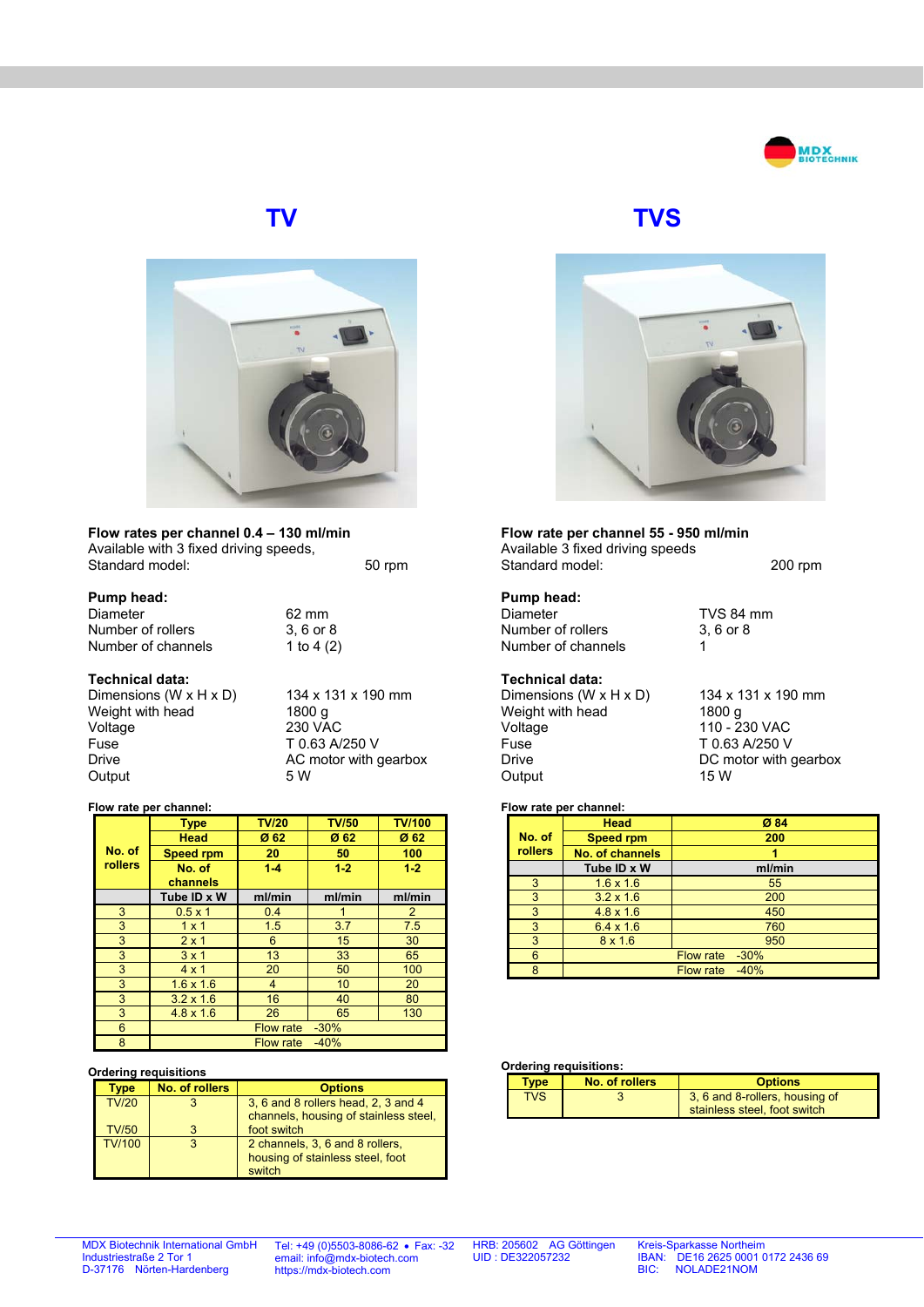

# **TI**



#### **Flow rate per channel 0.4 - 130 ml/min**

Timer pump, with preselection of the dosage and break time from 0.1 - 999 s on the 2 lines of LCD display, dosing-pulse triggering at the device or externally via potential-free contact or footswitch. Available with 3 fixed driving speeds.

> 62 mm  $3, 6$  or  $8$  $1-4(2)$

#### **Pump head:**

| Diameter           |  |
|--------------------|--|
| Number of rollers  |  |
| Number of channels |  |

#### **Technical data:**

| 134 x 131 x 190 mm    |
|-----------------------|
| 1800 g                |
| <b>230 VAC</b>        |
| T 0.63 A / 250 V      |
| AC motor with gearbox |
| 5 W                   |
|                       |

#### **Flow rate per channel:**

|                | <b>Speed rpm</b>           | 20               | 50      | 100     |
|----------------|----------------------------|------------------|---------|---------|
| No. of         | No. of                     | $1-4$            | $1 - 2$ | $1 - 2$ |
| <b>rollers</b> | channels                   |                  |         |         |
|                | Tube ID x W                |                  | ml/min  |         |
| 3              | $0.5 \times 1$             | 0.4              | 1.0     | 2       |
| 3              | $1 \times 1$               | 1.5              | 3.7     | 7.5     |
| 3              | $2 \times 1$               | 6                | 15      | 30      |
| 3              | $3 \times 1$               | 13               | 33      | 65      |
| 3              | $4 \times 1$               | 20               | 50      | 100     |
| 3              | $1.6 \times 1.6$           | $\overline{4}$   | 10      | 20      |
| 3              | $3.2 \times 1.6$           | 15               | 37      | 75      |
| 3              | $4.8 \times 1.6$           | 26               | 65      | 130     |
| 6              |                            | <b>Flow rate</b> | $-30%$  |         |
| 8              | $-40%$<br><b>Flow rate</b> |                  |         |         |

#### **Ordering requisitions:**

| Tvpe                | No. of rollers | <b>Options</b>                                                                                          |
|---------------------|----------------|---------------------------------------------------------------------------------------------------------|
| TI62/20             |                | 6-rollers head, 8-rollers head, 2,<br>3 and 4 channel model, housing<br>of stainless steel, foot switch |
| T162/50<br>TI62/100 |                | See above but without 3 and 4<br>channel models                                                         |





### **Flow rate per channel 0.05 µl - 27 ml/min**

HP is a mini pump with two fixed speeds to choose. Application field are sensitive tests in research medical, biotechnological, food chemical and pharmaceutical laboratories.

#### **Pump head:**

| Diameter           | $42 \text{ mm}$ |  |
|--------------------|-----------------|--|
| Number of rollers  | ี               |  |
| Number of channels |                 |  |

## **Technical data:**

| Dimensions (W x H x D) | 73 x            |
|------------------------|-----------------|
| Weight with head       | 550             |
| Voltage                | 12V             |
| External power supply  | 110/            |
| Drive                  | DC <sub>1</sub> |
| Output                 | 6 W             |

73 x 56 x 120 mm  $550 g$ 12 VAC 110/220 VAC DC motor with gearbox<br>6 W

#### **Flow rate per channel:**

| No. of<br>rollers | <b>Tube</b>       | <b>Driving speed</b> |             |
|-------------------|-------------------|----------------------|-------------|
|                   |                   | 90 rpm               | 10 rpm      |
|                   | $ID \times W$     | ml/min               | µl/min      |
| 6                 | $0.13 \times 0.8$ | $0.0005 - 0.045$     | $0.05 - 5$  |
| 6                 | $0.5 \times 0.8$  | $0.007 - 0.650$      | $0.8 - 75$  |
| 6                 | $1 \times 0.8$    | $0.025 - 2.500$      | $4 - 420$   |
| 6                 | $1.5 \times 0.8$  | $0.05 - 5.500$       | $8 - 820$   |
| 6                 | $2 \times 0.8$    | $0.1 - 10.00$        | $13 - 1250$ |
| 6                 | $2.8 \times 0.8$  | $0.2 - 17.00$        | $20 - 2000$ |
| 3                 | $2.8 \times 0.8$  | $0.3 - 27.00$        | $33 - 3300$ |

#### **Ordering requisitions:**

| Type                         | <b>Number of</b><br><b>rollers</b> | <b>Options</b>                                                                                                                               |
|------------------------------|------------------------------------|----------------------------------------------------------------------------------------------------------------------------------------------|
| <b>HP/90</b><br><b>HP/10</b> |                                    | External triggering, analogue 0 -<br>10 V, external triggering analogue<br>(0) 4 - 20 mA, external triggering<br>digital RS 232, foot switch |

MDX Biotechnik International GmbH Industriestraße 2 Tor 1 D-37176 Nörten-Hardenberg

Tel: +49 (0)5503-8086-62 • Fax: -32 email: info@mdx-biotech.com https://mdx-biotech.com

HRB: 205602 AG Göttingen UID : DE322057232